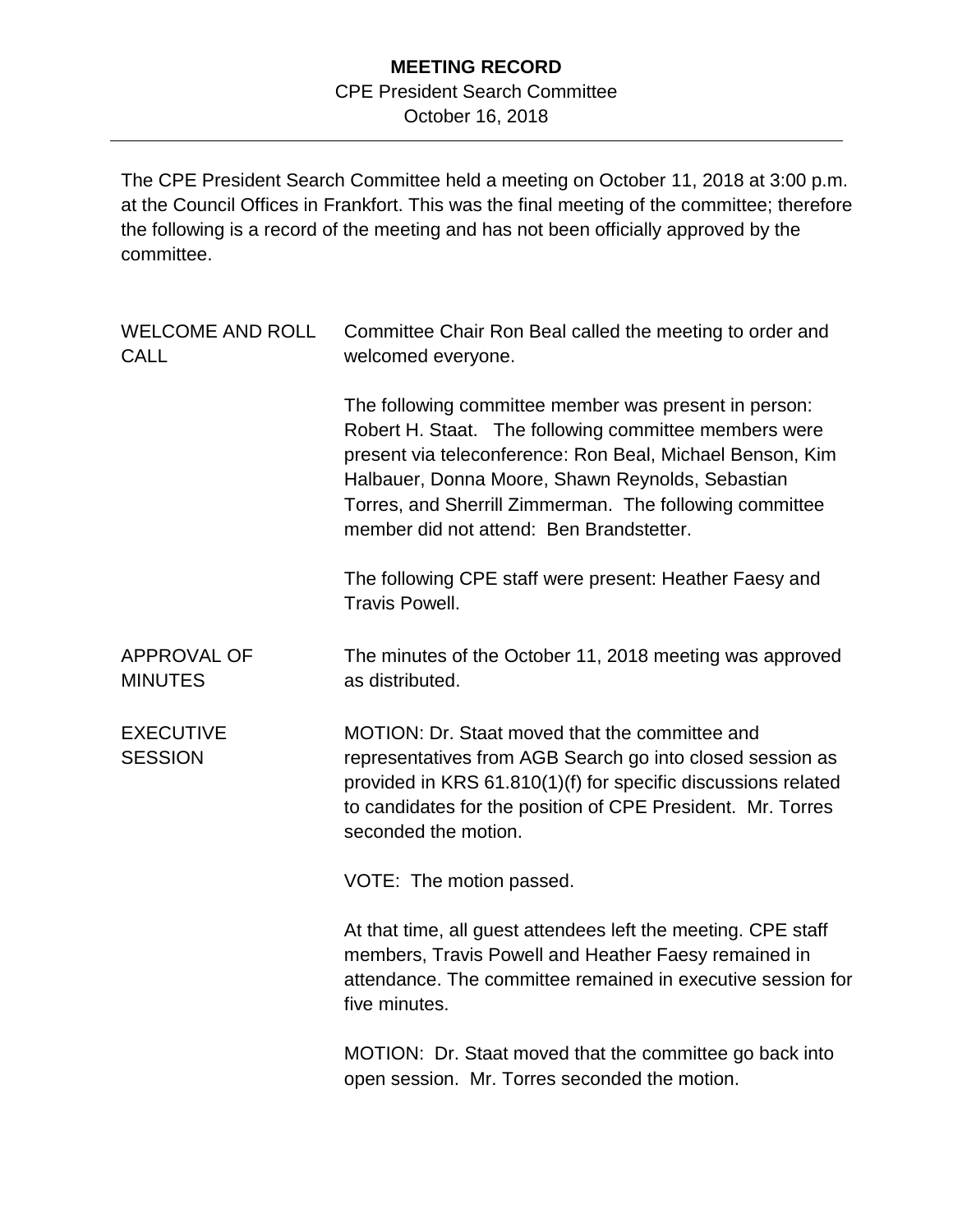## **MEETING RECORD**

## CPE President Search Committee

October 16, 2018

|                                                                   | Chair Beal confirmed that no action took place during<br>executive session and that only the matters identified in the<br>motion were discussed.<br>VOTE: The motion passed.                                                                                                                                                                                                                                                                                                                                                                                                                                                                                                                                                                                                                                                                                                                       |
|-------------------------------------------------------------------|----------------------------------------------------------------------------------------------------------------------------------------------------------------------------------------------------------------------------------------------------------------------------------------------------------------------------------------------------------------------------------------------------------------------------------------------------------------------------------------------------------------------------------------------------------------------------------------------------------------------------------------------------------------------------------------------------------------------------------------------------------------------------------------------------------------------------------------------------------------------------------------------------|
| <b>OVERVIEW OF THE</b><br><b>SEARCH PROCESS</b>                   | Chair Beal reminded the committee of the steps taken<br>throughout the search process:                                                                                                                                                                                                                                                                                                                                                                                                                                                                                                                                                                                                                                                                                                                                                                                                             |
|                                                                   | The committee was charged with recommending no<br>more than three candidates for President to the full<br>Council.<br>The process began in May with the selection of AGB<br>Search through the RFP process. Upon the finalization<br>of their contract, AGB Search met with constituent<br>groups to better understand their expectations for the<br>new CPE president.<br>That input was provided to assist in the development of<br>$\bullet$<br>the advertisement, which was posted on July 17 and<br>closed on September 4.<br>On September 20 the committee reviewed initial<br>$\bullet$<br>applications, and selected several applicants to<br>interview with the committee.<br>On October 3 and 4, the committee spent two days<br>$\bullet$<br>interviewing candidates, reviewed additional applicant<br>materials, and received information on reference calls<br>and background checks. |
|                                                                   | Chair Beal thanked AGB Search and CPE staff for their help<br>throughout the process.                                                                                                                                                                                                                                                                                                                                                                                                                                                                                                                                                                                                                                                                                                                                                                                                              |
| <b>RECOMMENDATION</b><br>OF FINALISTS FOR<br><b>CPE PRESIDENT</b> | MOTION: Ms. Sherrill Zimmerman moved the CPE<br>Presidential Search Committee recommend Dr. Robert<br>Donley, Dr. Emily House, and Dr. Aaron Thompson to the full<br>Council as candidates for the position of President. Dr. Staat<br>seconded the motion.                                                                                                                                                                                                                                                                                                                                                                                                                                                                                                                                                                                                                                        |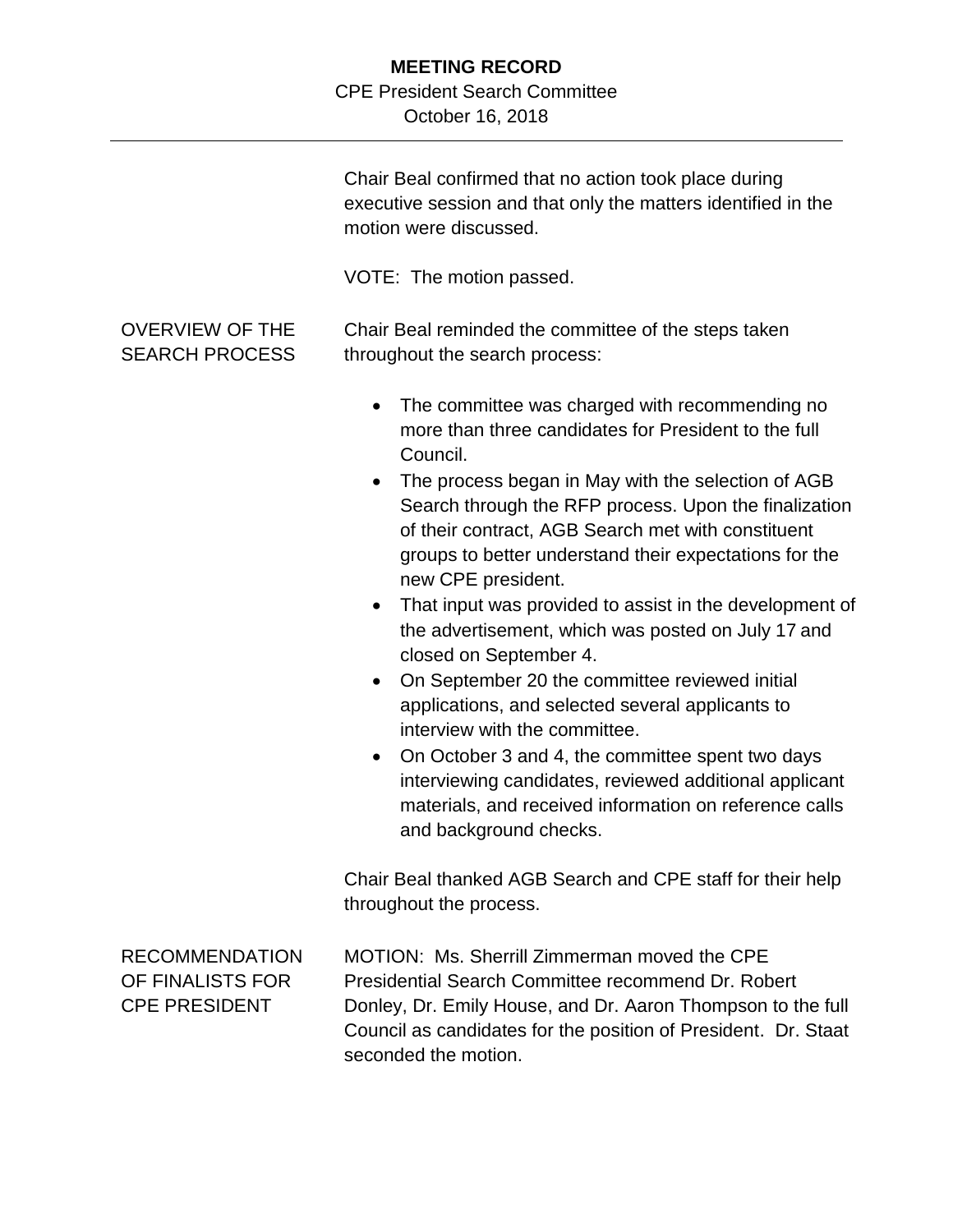Chair Beal stated the review process began with an impressive pool of 20 candidates, and that narrowing them down to three finalists took a significant amount of time and consideration. He then provided the following bio information on each:

- Dr. Robert Donley served as the executive director and chief executive officer for the Board of Regents, State University System of Iowa, from 2008-2017. Previously, he served as chief of staff and operations for the State University System of Florida, and as director of public affairs and chief of staff at Florida International University. Earlier in his career, he held the position of deputy secretary of state/chief of staff in Rhode Island and policy adviser for the Rhode Island State Senate. He holds two bachelor's degrees, one in political science and one in history, from the University of Rhode Island. He also earned a Master of Science in education (K-12) from Saint Joseph's College of Maine and a doctorate of education in higher education administration from Northeastern University in Massachusetts.
- Dr. Emily House currently serves as chief policy and strategy officer for the Tennessee Higher Education Commission (THEC) and the Tennessee Student Assistance Corporation. She has held a variety of research positions at THEC since 2013, including serving as the chief research officer. She also is teaching a graduate-level research design course for Vanderbilt University this fall and has other teaching experience at East Tennessee State University and the University of Michigan. Dr. House earned a Bachelor of Science in policy analysis and management from Cornell University, a master's of public policy, higher education policy from Vanderbilt University, and a Master of Arts in statistics and a doctorate in quantitative research methods in education, both from the University of Michigan.